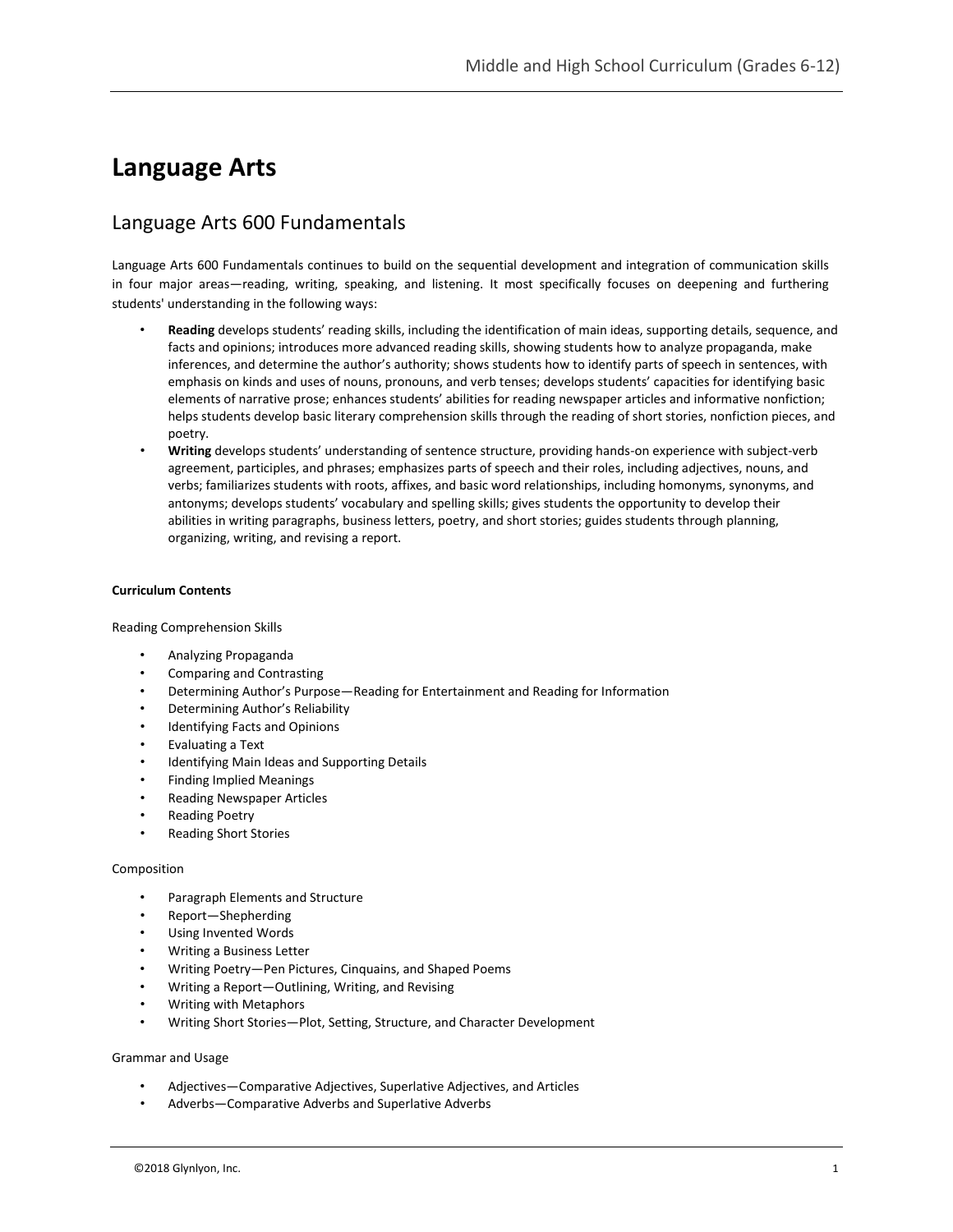- Interjections and Conjuctions
- Kinds of Sentences—Statement, Question, Command, and Surprise/Excitement
- Nouns—Plural, Possessive, and Common and Proper Nouns
- Pronouns—Pronoun Case, Personal Pronouns, and Demonstrative Pronouns
- Punctuation—Exclamation Points, Periods, Question Marks, and Commas
- Sentence Structure—Subject/Predicate, Prepositions, and Phrases
- Verbs—Verb Tense, Irregular Verbs, Auxiliary Verbs, Person, Number, and Compound Verbs

#### Literature Studies

- Fiction
	- o Elements—Structure, Character, Plot, and Setting
	- o Genre/Type—Fable, Legend, Animal Story, Myth, Fairy Tale, Adventure, Historical Piece, Mystery, and Science Fiction
- **Nonfiction** 
	- o Definition
	- o Elements—Organization and Diction
	- o Genre/Type—Autobiography, Biography, Propaganda, and Articles
- Poetry
	- o Definition
	- o Elements—Structure, Rhyme, Meter, and Diction
	- o Genre/Type—Ballad, Free Verse, Limerick, Shaped Poem, Epic, Narrative, and Pen Picture
	- o Literary Device—Metaphors, Similes, Alliteration, Sound Effects, and Parallelism

#### Drama

• Elements—Structure, Character, Plot, and Setting

#### Speaking and Listening

- Speaking Qualities
- Listen Effectively

#### Spelling

- Homonyms
- Words with /sh/ sound
- Roots and Affixes

#### Special Topics

- The Nature of Advertising
- Creating an Advertisement
- Graphic Aids—Charts and Graphs
- Reference Materials—Dictionary, Encyclopedia, Almanac, Atlas, Who's Who, Thesaurus, and Concordance
- Study Skills—Note-Taking
- Word Play—Palindromes, Puns, and Conundrums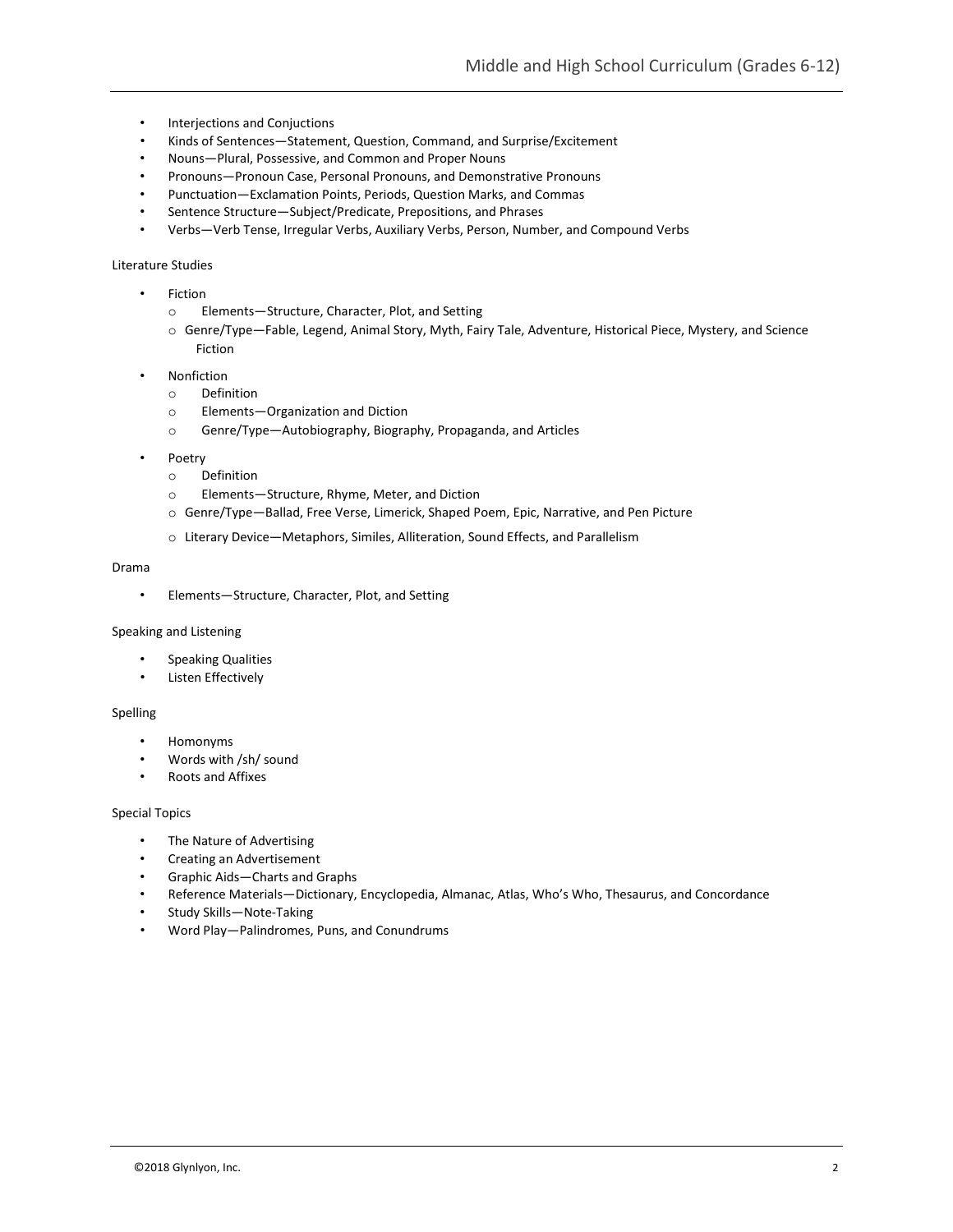## **Literature List**

The literary works students will encounter in Language Arts 600 include, but are not limited to:

#### Fiction

- Guerbner, H.A.
	- o "The Tyrant of Syracuse"
- Shaw-Smith, Melissa o "The Magic Weaver"
- Poetry
	- Carroll, Lewis o "A Mouse's Tail"
	- Stevenson, Robert o "Rain"

| Fundan<br>entais | <b>Unit 1: Elements of Grammar</b><br>Assignments |     |                                   |  |
|------------------|---------------------------------------------------|-----|-----------------------------------|--|
|                  | <b>Course Overview</b>                            | 13. | Adverbs                           |  |
|                  | The Sentence<br>2.                                | 14. | Spelling Lesson Three             |  |
|                  | Sentence Types<br>3.                              | 15. | Quiz 3: Adjectives and Adverbs    |  |
|                  |                                                   | 16. | Spelling Quiz 3                   |  |
| 600              | 5.<br>Quiz 1: The Sentence                        | 17. | Pronouns                          |  |
|                  | Spelling Quiz 1<br>6.                             | 18. | Prepositions                      |  |
| Arts             | 7.<br><b>Nouns</b>                                | 19. | Conjunctions and Interjections    |  |
| ang<br>Bi        | Verbs<br>8.                                       | 20. | Quiz 4: Pronouns to Interjections |  |
|                  | Spelling Lesson Two<br>9.                         | 21. | Special Project*                  |  |
|                  | Quiz 2: Nouns and Verbs<br>10.                    | 22. | Test                              |  |
|                  | Spelling Quiz 2<br>11.                            | 23. | Alternate Test*                   |  |
|                  | Adjectives<br>12.                                 | 24. | Glossary and Credits              |  |
|                  |                                                   |     |                                   |  |

|                      |     | <b>Unit 2: Grammar Usage</b>                           |  |                                                       |  |  |  |  |
|----------------------|-----|--------------------------------------------------------|--|-------------------------------------------------------|--|--|--|--|
|                      |     | <b>Assignments</b>                                     |  |                                                       |  |  |  |  |
|                      |     | 1. Capitalization                                      |  | 14. Using Auxiliary Verbs, Verb Phrases, and          |  |  |  |  |
|                      |     | 2. Punctuation                                         |  | Contractions                                          |  |  |  |  |
|                      | 3.  | Spelling Lesson One                                    |  | 15. Spelling Lesson Three                             |  |  |  |  |
| Fundamentals         |     | 4. Quiz 1: Capitalization and Punctuation              |  | 16. Quiz 3: Verbs--Person/Number, Tense, Auxiliaries  |  |  |  |  |
| 600<br>Language Arts | 5.  | Spelling Quiz 1                                        |  | 17. Spelling Quiz 3                                   |  |  |  |  |
|                      |     | 6. Word Parts                                          |  | 18. Effective Sentences: Using Adjectives and Adverbs |  |  |  |  |
|                      |     | 7. Word Parts: Exercises*                              |  | 19. Effective Sentences: Avoiding Fragments and       |  |  |  |  |
|                      |     | 8. Synonyms, Antonyms, and Idioms                      |  | Wordiness                                             |  |  |  |  |
|                      | 9.  | Spelling Lesson Two                                    |  | 20. Quiz 4: Effective Sentences                       |  |  |  |  |
|                      |     | 10. Quiz 2: Word Parts; Synonyms, Antonyms, and Idioms |  | 21. Special Project*                                  |  |  |  |  |
|                      |     | 11. Spelling Quiz 2                                    |  | 22. Test                                              |  |  |  |  |
|                      | 12. | Person and Number of Verbs                             |  | 23. Alternate Test*                                   |  |  |  |  |
|                      |     | 13. Principal Parts of Verbs                           |  | 24. Glossary and Credits                              |  |  |  |  |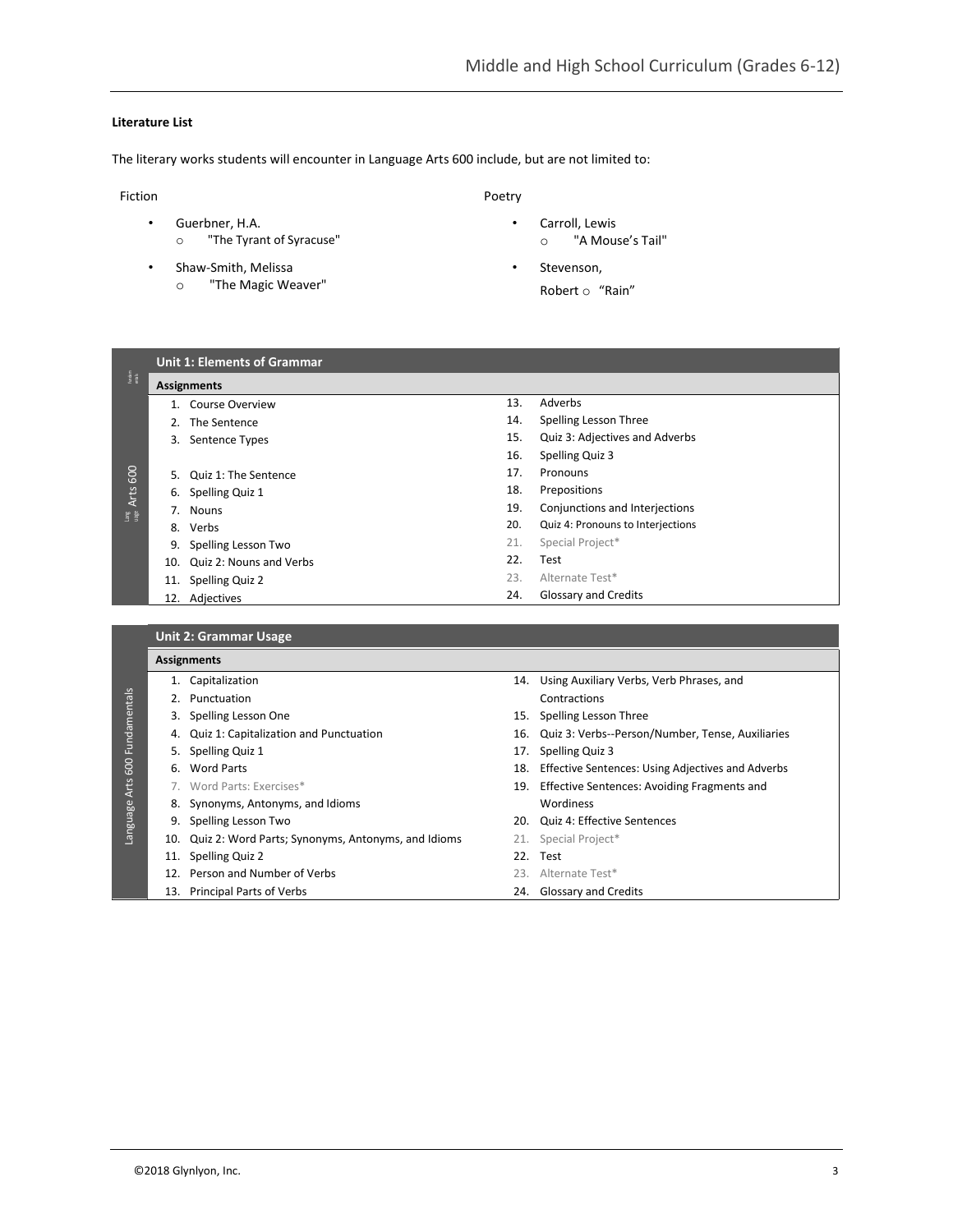|              |     | <b>Unit 3: Reading Skills</b>                        |     |                                                  |
|--------------|-----|------------------------------------------------------|-----|--------------------------------------------------|
|              |     | <b>Assignments</b>                                   |     |                                                  |
| Fundamentals |     | Developing Reading Skills                            |     | 13. Project: Book Report -- Short Story*         |
|              |     | 2. Reading to Develop Vocabulary                     | 14. | Analyzing Story Structure                        |
|              | 3.  | Spelling Lesson One                                  | 15. | Comparing and Contrasting Stories                |
|              | 4.  | Quiz 1: Developing Reading Skills and Vocabulary     | 16. | Project: Application                             |
| 600          | 5.  | Spelling Quiz 1                                      | 17. | Spelling Lesson Three                            |
| Arts         | 6.  | Reading to Find Relationships                        | 18. | Quiz 3: Analyzing Story Structure; Comparing and |
|              |     | 7. Reading to Comprehend (1)                         |     | <b>Contrasting Stories</b>                       |
|              | 8.  | Reading to Comprehend (2)                            | 19. | Spelling Quiz 3                                  |
| Language     | 9.  | Spelling Lesson Two                                  | 20. | Special Project*                                 |
|              | 10. | Quiz 2: Reading to Find Relationships; Comprehension | 21. | Test                                             |
|              | 11. | Spelling Quiz 2                                      |     | 22. Alternate Test*                              |
|              | 12. | <b>Reading Critically</b>                            | 23. | Glossary and Credits                             |
|              |     |                                                      |     |                                                  |

## **Unit 4: Writing Skills**

# **Assignments** 1. Paragraph Writing 13. Project: Outline

| Fundamentals  |     | 1. Paragraph Writing                                |     | 13. Project: Outline                   |
|---------------|-----|-----------------------------------------------------|-----|----------------------------------------|
|               |     | 2. Essay: Paragraph                                 |     | 14. Spelling Lesson Two                |
|               |     | 3. Essay: Autobiography*                            | 15. | Spelling Quiz 2                        |
|               | 4.  | <b>Business Letters</b>                             |     | 16. Writing the Report                 |
| 600           |     | 5. Project: Business Letter                         |     | 17. Essay: Final Report                |
|               |     | 6. Report Writing: Preparation                      |     | 18. Spelling Lesson Three              |
|               |     | Spelling Lesson One                                 | 19. | Quiz 2: Preparing and Writing a Report |
| Language Arts |     | 8. Quiz 1: Writing Paragraphs to Report Preparation | 20. | <b>Spelling Quiz 3</b>                 |
|               | 9.  | Spelling Quiz 1                                     |     | 21. Special Project*                   |
|               |     | 10. Report Writing: Researching                     |     | 22. Test                               |
|               | 11. | Project: Note Taking                                |     | 23. Alternate Test*                    |
|               | 12. | Outlining                                           |     | 24. Glossary and Credits               |
|               |     |                                                     |     |                                        |
|               |     |                                                     |     |                                        |

## **Unit 5: Newspapers and Propaganda**

|                  |     | <b>Assignments</b>               |     |                             |
|------------------|-----|----------------------------------|-----|-----------------------------|
| 600 Fundamentals |     | The Newspaper                    | 12. | Spelling Quiz 2             |
|                  | 2.  | Distinguishing Fact from Opinion | 13. | Recognizing Propaganda      |
|                  | 3.  | Report: Newspapers Today         | 14. | Project: Propaganda         |
|                  | 4.  | Analyzing a News Story           | 15. | Essay: Propaganda           |
|                  | 5.  | <b>Report: News Story</b>        | 16. | Quiz 2: Propaganda          |
| Arts             | 6.  | Spelling Lesson One              | 17. | Spelling Lesson Three       |
|                  |     | Quiz 1: Newspapers               | 18. | Spelling Quiz 3             |
| Language         | 8.  | Spelling Quiz 1                  | 19. | Special Project*            |
|                  | 9.  | Propaganda                       | 20. | Test                        |
|                  | 10. | Project: Advertisement           | 21. | Alternate Test*             |
|                  | 11  | Spelling Lesson Two              | 22. | <b>Glossary and Credits</b> |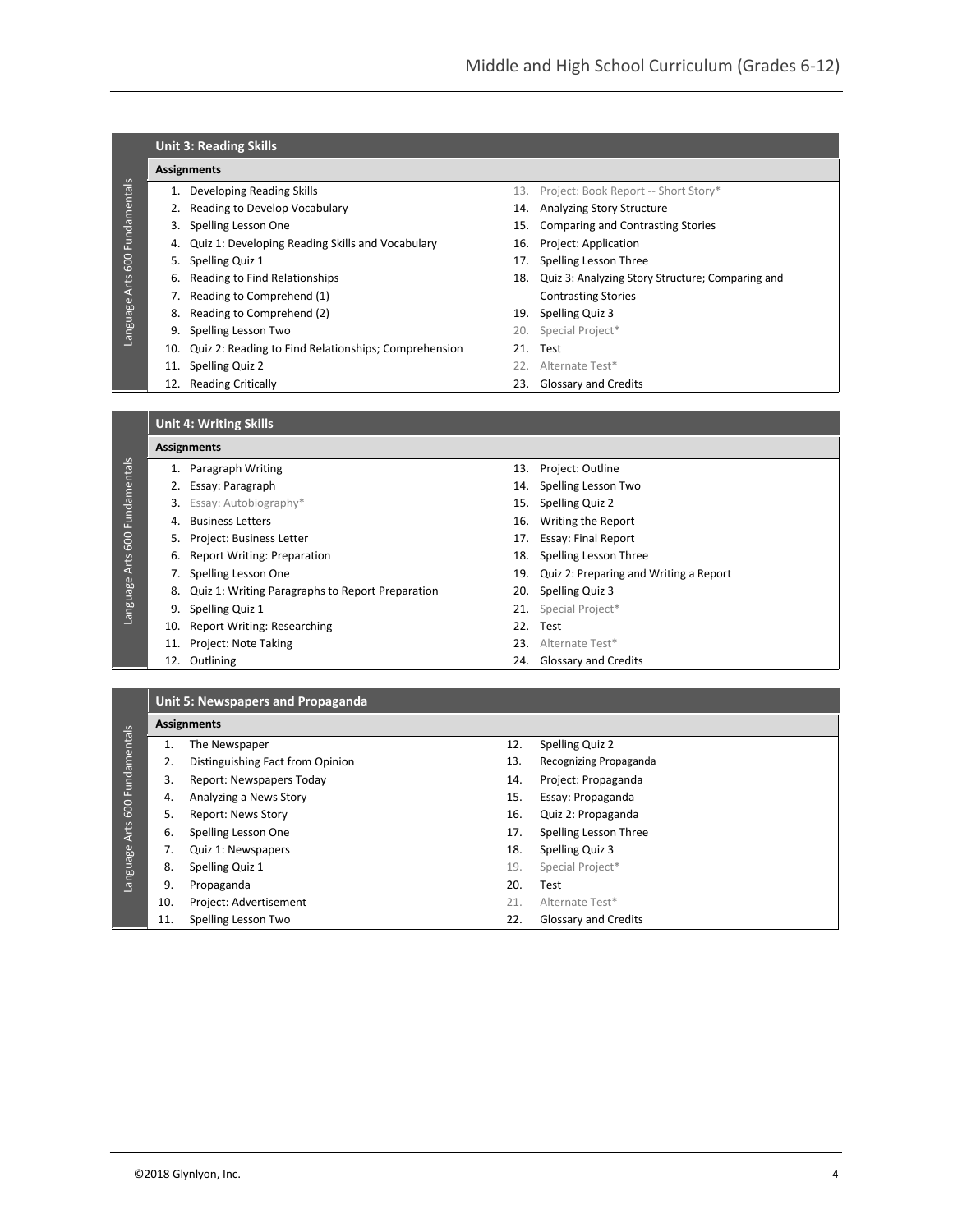| Fundament<br>als             |    | <b>Unit 6: Literary Forms</b> |     |                                      |
|------------------------------|----|-------------------------------|-----|--------------------------------------|
|                              |    | <b>Assignments</b>            |     |                                      |
|                              |    | Spelling Lesson One           | 10. | Mood                                 |
|                              | 2. | Spelling Quiz 1               | 11. | Report: Persuasive Oral Presentation |
|                              |    | 3. Poetry                     | 12. | Spelling Lesson Three                |
| 600                          |    | 4. Prose Fiction (1)          | 13. | Quiz 2: Literary Forms and Mood      |
| $\sim$                       |    | 5. Prose Fiction (2)          | 14. | Spelling Quiz 3                      |
| $\frac{1}{2}$ $\frac{8}{26}$ | 6. | Spelling Lesson Two           | 15. | Special Report*                      |
|                              | 7. | Quiz 1: Literary Forms        | 16. | Test                                 |
|                              |    |                               | 17. | Alternate Test*                      |
|                              | 9. | <b>Prose Nonfiction</b>       | 18. | <b>Glossary and Credits</b>          |

|                  |     | Unit 7: Reading for a Purpose            |     |                                  |
|------------------|-----|------------------------------------------|-----|----------------------------------|
|                  |     | <b>Assignments</b>                       |     |                                  |
|                  |     | 1. Judging a Book                        | 12. | Spelling Quiz 2                  |
|                  | 2.  | Short Story: The Magic Weaver            | 13. | Reading for Inspiration (1)      |
|                  | 3.  | Spelling Lesson One                      | 14. | Reading for Inspiration (2)      |
| 600              | 4.  | Quiz 1: Judging a book; The Magic Weaver | 15. | Spelling Lesson Three            |
|                  | 5.  | Spelling Quiz 1                          | 16. | Quiz 3: Reading for Inspiration  |
|                  | 6.  | Reading for Information                  | 17. | Spelling Quiz 3                  |
|                  | 7.  | <b>Organizing Details</b>                | 18. | Special Project*                 |
|                  |     | 8. Project: Outline*                     | 19. | Test                             |
|                  |     |                                          | 20. | Alternate Test*                  |
|                  |     | 10. Spelling Lesson Two                  | 21. | <b>Glossary and Credits</b>      |
|                  |     | 11. Quiz 2: Reading for Information      |     |                                  |
|                  |     |                                          |     |                                  |
|                  |     | <b>Unit 8: Poetry</b>                    |     |                                  |
|                  |     | <b>Assignments</b>                       |     |                                  |
|                  |     | 1. Characteristics of Poetry             | 16. | Essay: Pen Picture               |
| Fundame<br>ntals |     | 2. Free Verse                            | 17. | Poetic Forms (2)                 |
|                  | 3.  | Project: Youthfulness*                   | 18. | Essay: Cinquain and Shaped Poems |
|                  | 4.  | Spelling Lesson One                      | 19. | Spelling Lesson Three            |
|                  | 5.  | Quiz 1: Poetic Characteristics           | 20. | Quiz 3: Poetic Forms             |
|                  | 6.  | Spelling Quiz 1                          | 21. | Spelling Quiz 3                  |
| 600              | 7.  | Synonyms and Similes                     | 22. | <b>Musical Poems</b>             |
| $\mathsf{S}$     | 8.  | Metaphors                                | 23. | Report: Lullabies                |
| 1.38             | 9.  | Project: Metaphors                       | 24. | Word Play                        |
|                  | 10. | <b>Poetic Devices</b>                    | 25. | Project: Limericks               |
|                  |     |                                          | 26. | Quiz 4: Musical Poems            |
|                  |     | 12. Spelling Lesson Two                  | 27. | Special Project*                 |
|                  |     | 13. Quiz 2: Figures of Speech            | 28. | Test                             |
|                  |     | 14. Spelling Quiz 2                      | 29. | Alternate Test*                  |

30. Glossary and Credits

15. Poetic Forms (1)